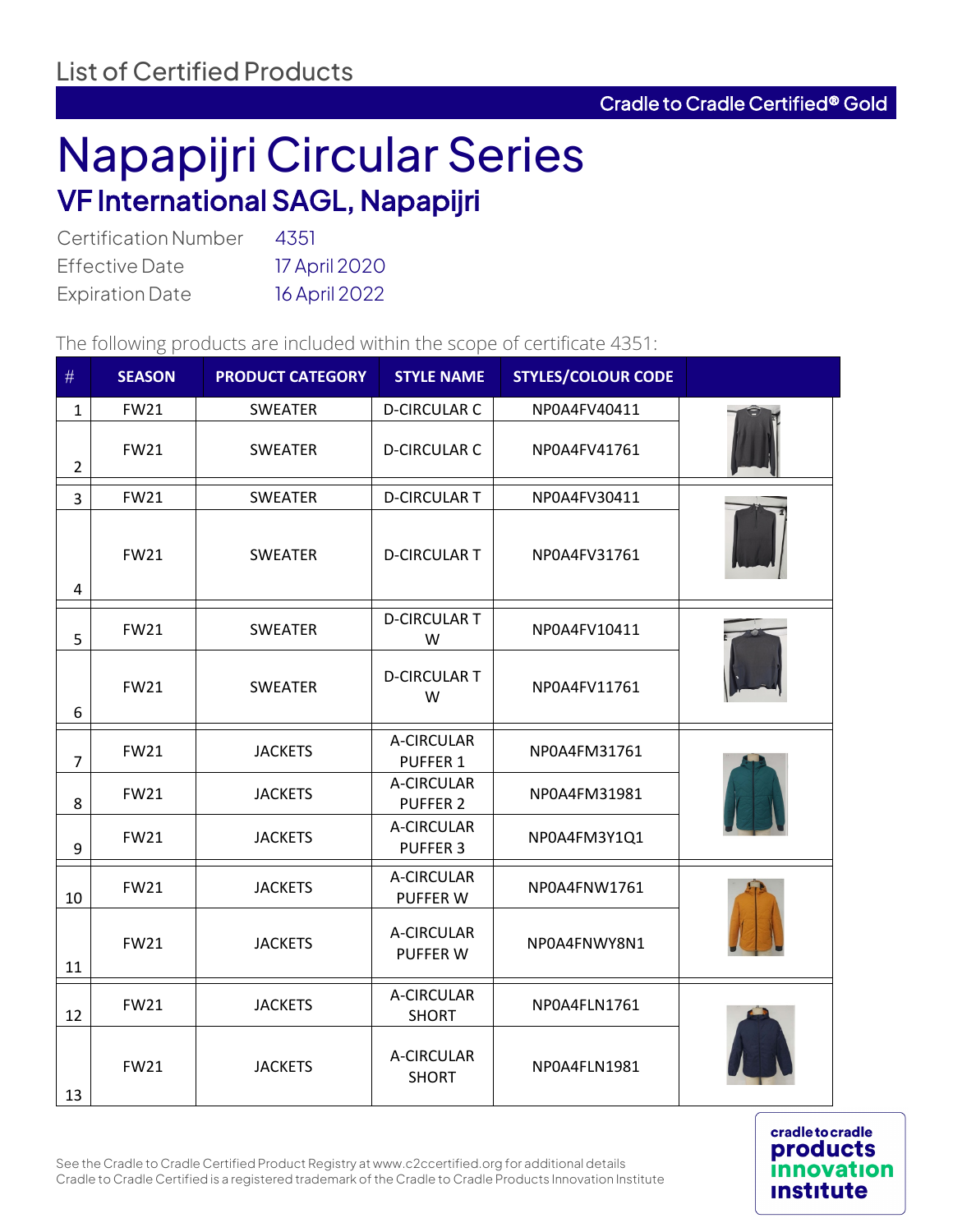## List of Certified Products Napapijri Circular Series - VF International SAGL, Napapijri – CERT# 4351

| 14             | <b>FW21</b> | <b>JACKETS</b> | A-CIRCULAR<br><b>SHORT W</b>      | NP0A4FNI1761 |  |
|----------------|-------------|----------------|-----------------------------------|--------------|--|
| 15             | <b>FW21</b> | <b>JACKETS</b> | A-CIRCULAR<br><b>SHORT W</b>      | NP0A4FNIP6I1 |  |
| 16             | <b>FW21</b> | <b>JACKETS</b> | <b>RF CIRCULAR</b><br><b>OPEN</b> | NP0A4FPM0411 |  |
| 17             | <b>FW21</b> | <b>JACKETS</b> | RF CIRCULAR<br><b>OPEN</b>        | NP0A4FPM1611 |  |
| 18             | <b>FW21</b> | <b>JACKETS</b> | SKIDOO OP<br><b>CIRCULAR</b>      | NP0A4FM21761 |  |
| 19             | <b>FW21</b> | <b>JACKETS</b> | SKIDOO OP<br><b>CIRCULAR</b>      | NP0A4FM2GI21 |  |
|                | FW21 Total  |                |                                   |              |  |
| $\mathbf{1}$   | SS21        | <b>JACKETS</b> | A-CIRCULAR<br><b>JKT</b>          | NP0A4FB6B2E1 |  |
| $\overline{2}$ | SS21        | <b>JACKETS</b> | A-CIRCULAR<br><b>JKT</b>          | NP0A4FB6G2C1 |  |
| 3              | SS21        | <b>JACKETS</b> | A-CIRCULAR<br><b>JKT</b>          | NP0A4FB6YA91 |  |
| $\overline{a}$ | SS21        | <b>JACKETS</b> | A-CIRCULAR<br><b>JKTW</b>         | NP0A4FFGB2E1 |  |
| 5              | SS21        | <b>JACKETS</b> | A-CIRCULAR<br><b>JKTW</b>         | NP0A4FFGYA91 |  |
| 6              | SS21        | <b>JACKETS</b> | <b>RF CIRCULAR</b>                | NP0A4F3CB2E1 |  |
| 7              | SS21        | <b>JACKETS</b> | RF CIRCULAR                       | NP0A4F3CG2C1 |  |
| 8              | SS21        | <b>JACKETS</b> | <b>RF CIRCULAR</b>                | NP0A4F3CYA91 |  |
| 9              | SS21        | <b>JACKETS</b> | RF CIRCULAR<br>W                  | NP0A4F42B2E1 |  |
| 10             | SS21        | <b>JACKETS</b> | <b>RF CIRCULAR</b><br>W           | NP0A4F42YA91 |  |
|                |             |                |                                   |              |  |
|                |             |                |                                   |              |  |

**cradle to cradle products innovation Institute**